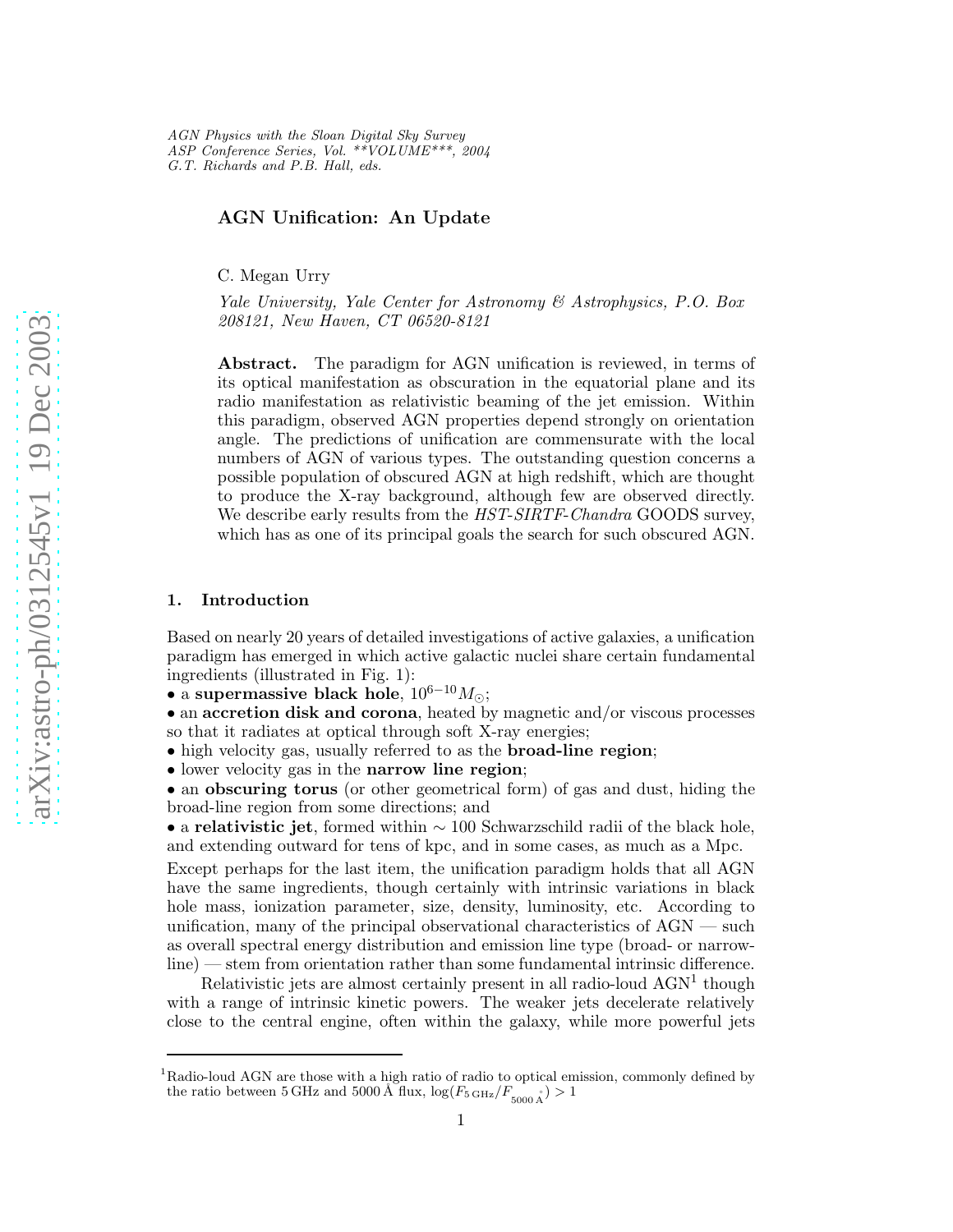

Figure 1. Schematic picture of a radio-loud AGN (not to scale), with collimated radio jets escaping along the axis of a thick torus of dust and gas. Depending on orientation, the torus hides or reveals the luminous continuum emission from the central supermassive black hole and its surrounding accretion disk. Relativistic beaming of the jet radiation generates an aspect-dependent appearance along the same axis.

plow through the interstellar medium and into the intergalactic medium before forming large-scale radio lobes. Much ink has been devoted to the question of why some AGN are radio-quiet and others radio-loud (roughly 5-10% are radioloud, although the fraction increases with AGN and/or host galaxy luminosity). These can be divided into "apples and oranges" theories — i.e., that radio-loud and radio-quiet AGN are actually different beasts, with some defining difference such as black hole mass, or magnetic field near the black hole — and "Macintosh and Macoun" theories — i.e., that fundamentally the AGN are similar, but the combination of jet power (which has an intrinsic spread) and host galaxy density (ditto) conspires to permit the formation of a bright radio source or to squelch the jet before it propagates far enough to be visible; see  $\S$  5.

Obscuration is less controversial but more poorly known. Local AGN obscuration has been well studied, starting with the spectropolarimetric observations of Antonucci & Miller (1985), which suggested the obscuration occupies a substantial solid angle and blocks the broad-line region and accretion disk from certain lines of sight. That is, the distinction between type 1 AGN (which have both broad and narrow emission lines) and type 2 AGN (only narrow emission lines) appears to be largely one of orientation with respect to the line of sight, at least locally. (There is still some controversy about this simple picture; in particular, whether torus geometry depends on luminosity and whether excess starburst activity is associated with type 2 AGN; see Veilleux 2003.)

At higher redshift, the situation is much less clear. A few luminous type 2 AGN have been found at  $z \sim 2-3$  (e.g., Stern et al. 2002; Norman et al. 2002), but certainly not as many as type 1 quasars found in optical/UV surveys at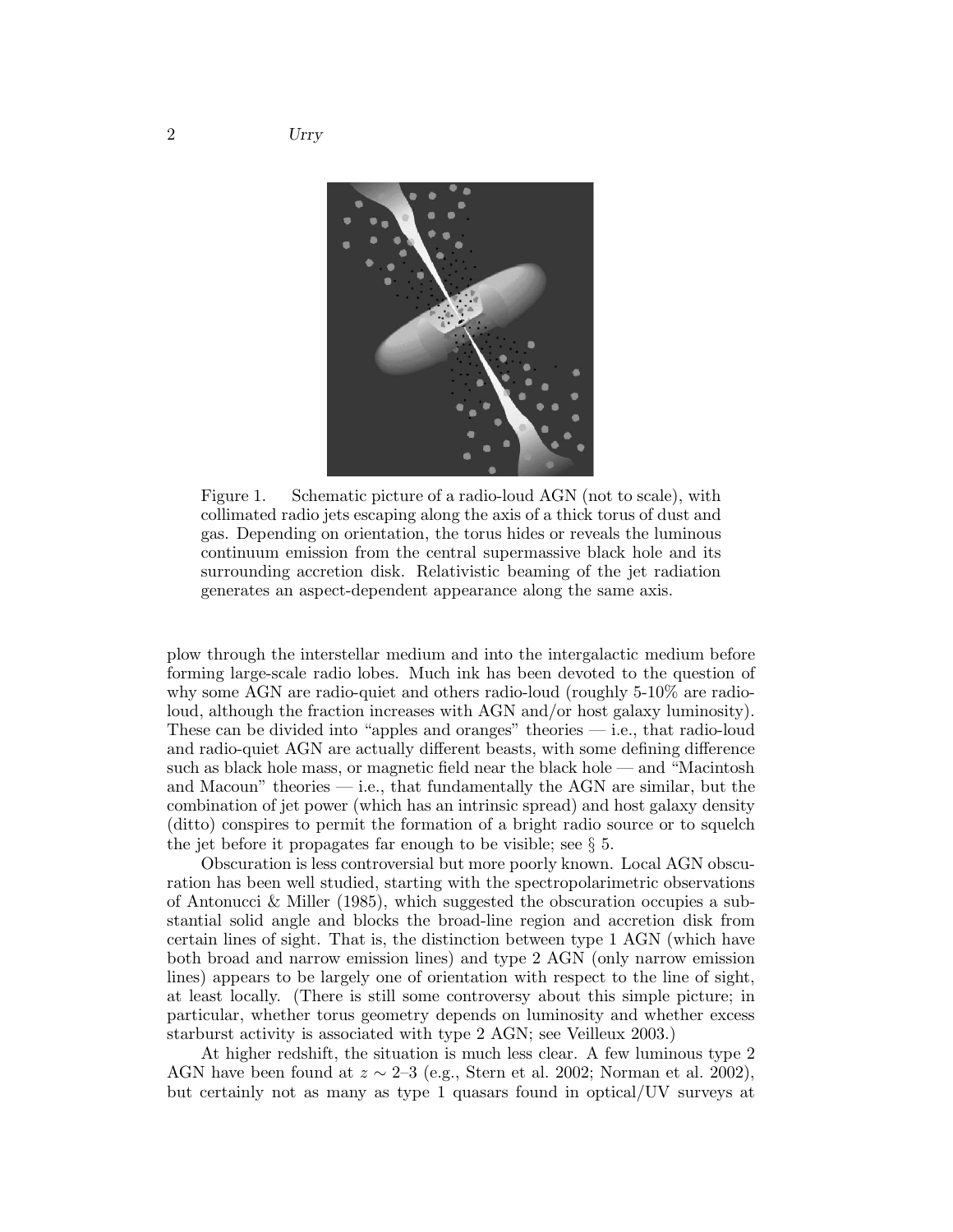these redshifts. One of the outstanding questions in AGN research today is the question of obscured AGN at the "quasar epoch" — how common are they relative to type 1 AGN? The next few years will certainly provide an answer, with deep multiwavelength surveys like GOODS, SWIRE, and others  $(\S 4)$ .

#### 2. The Unification Paradigm for Active Galaxies

Active Galactic Nuclei go by a long list of names: AGN, quasars, QSO (quasistellar object), blazars, BL Lac objects, Seyfert galaxies, radio galaxies, FR1 (Fanaroff-Riley type 1), FR2, etc. The unification paradigm, as described above, holds that orientation-dependent observational differences define these categories, rather than intrinsic differences. Originally, "quasar" meant radio loud (from quasi-stellar radio source) and "QSO" meant radio quiet; subsequently the term quasar has been used to refer to all luminous AGN. Some define an operational distinction between "AGN" and "QSO" or "quasar" (e.g.,  $M_V < -23$  mag means a quasar); however, AGN properties are similar and continuous from low to high luminosities, making this cut completely arbitrary. Furthermore, this distinction is usually made in optical luminosity, which constitutes a highly variable fraction of the bolometric luminosity (∼10% in type 1 AGN,  $\ll 10\%$  in type 2 AGN). This makes the AGN/quasar distinction artificial, so we use the term AGN for all luminosities.

It is important to note that there are really two separate unification schemes by orientation: optical and radio. The optical scheme explains the presence or absence of broad line emission by the orientation of the obscuring torus, while the radio scheme explains the core-dominated (flat-spectrum) versus lobedominated (steep-spectrum) radio-loud AGN by orientation with respect to the jet axis. The two schemes are related in that the axis of symmetry is almost certainly the same, but the viewing angle dependences are quite different, one dominated by optical depth and structure of the obscuring dust and gas, the other by the beaming pattern, which depends on the Doppler factor(s).

The first scheme arose from spectropolarimetric observations that showed broad lines in polarized light from Seyfert 2 galaxies, as if the broad emission lines were being scattered into the line of sight (Antonucci & Miller 1985). Further evidence that obscuration is likely to be important in AGN, at least out to redshift  $z \sim 1$  or so, comes from the spectrum of the X-ray "background,"<sup>2</sup> which is very hard (Fig. 2), rising sharply in the 2–10 keV band and peaking  $(in EF<sub>E</sub>)$  near 40 keV. Type 1 AGN have much softer X-ray spectra, and thus a simple summation of unobscured AGN spectra would not produce the observed emission. Instead, it has been speculated that photoelectric absorption in the soft X-ray band hardens the X-ray spectrum of the sources that constitute the bulk of the X-ray background, implying there must be large numbers of obscured AGN at least out to  $z \sim 1$ . (At higher redshifts, the observed radiation is rest-frame harder X-rays, increasingly unlikely to be affected by absorption.) Indeed, spectral synthesis models predict large numbers of obscured AGN at high redshift (e.g., Gilli, Risaliti & Salvati 1999; Gilli, Salvati & Hasinger 2001),

<sup>&</sup>lt;sup>2</sup>The term "X-ray background" refers to a luminous all-sky X-ray glow that was unresolved by early satellite experiments. We continue to use this term even though deep Chandra imaging shows the emission is the sum of contributions from extragalactic point sources, mainly AGN.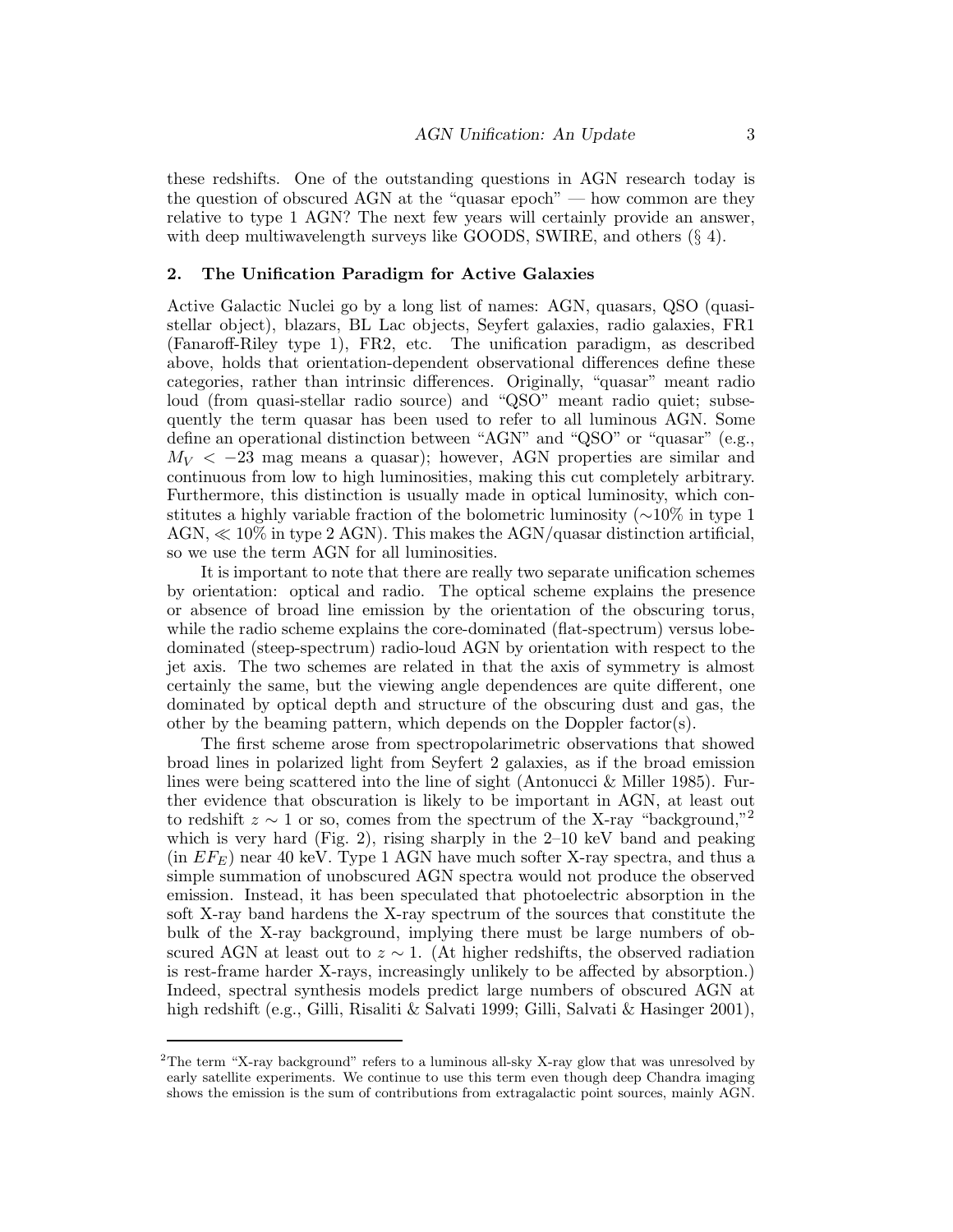4 Urry



Figure 2. The broad-band X-ray spectrum of the X-ray background (thought to be the summed emission from many unresolved AGN) peaks at 30–40 keV (*left panel*) — much harder than type 1 AGN spectra, which have approximately flat spectra in these units (*right panel, dotted line*). Photoelectric absorption reduces the observed lowenergy emission from AGN (*right panel, curved lines*), The summed X-ray emission from obscured AGN, with  $N_H \geq 10^{22}$  cm<sup>-2</sup>, can reproduce the spectrum of the observed X-ray background if there are substantial numbers of such AGN at  $z \sim 1-3$  (Gilli et al. 1999, 2001).

roughly 4–10 times as many as unobscured AGN, although these models do not match the observed redshift distribution of AGN (Hasinger 2002; cf.,  $\S$  4).

In some ways, the radio unification scheme is on firmer ground (Urry & Padovani 1995). There is abundant evidence for relativistic motion in the cores of flat-spectrum radio sources (the ones pointing toward us), as evidenced by:

• High brightness temperatures, in some cases well above the limit from the Compton catastrophe.

• Superluminal motion on parsec scales (Vermeulen & Cohen 1994; Tingay et al. 1998) and, in M87, on the kpc scale as well (Biretta et al. 1995).

• The predominance of one-sided jets, as if Doppler beaming were acting even out to hundreds of kiloparsecs (Bridle & Perley 1984).

• Depolarization asymmetries, i.e., the highly significant tendency for the greater Faraday depolarization of the large-scale radio lobes to occur on the counter-jet side, as if indeed the more distant lobe is on the side where the jet is moving away (Laing 1988; Garrington et al. 1988).

The newest evidence in favor of relativistic beaming even on large scales is the discovery of X-ray emission from jets on kiloparsec scales (Fig. 3). In a recent Chandra survey of radio jets, Sambruna et al. (2002, 2003) showed that optical and X-ray emission from radio jets is common, and that for the higher redshift cases, it is well explained by a model in which relativistic electrons in the jet inverse-Compton scatter infrared photons from the cosmic microwave background (CMB). In the absence of relativistic beaming, the energy density of the CMB would be too low to be significant, but with bulk relativistic motion, the electrons "see" a more intense photon field. In addition, after scattering, the high-energy radiation is also beamed. Thus for blazar jets (at small angles to the line of sight), particularly luminous sources at moderate to high redshift, production of X-rays via this "external Compton/CMB" model is quite plausible,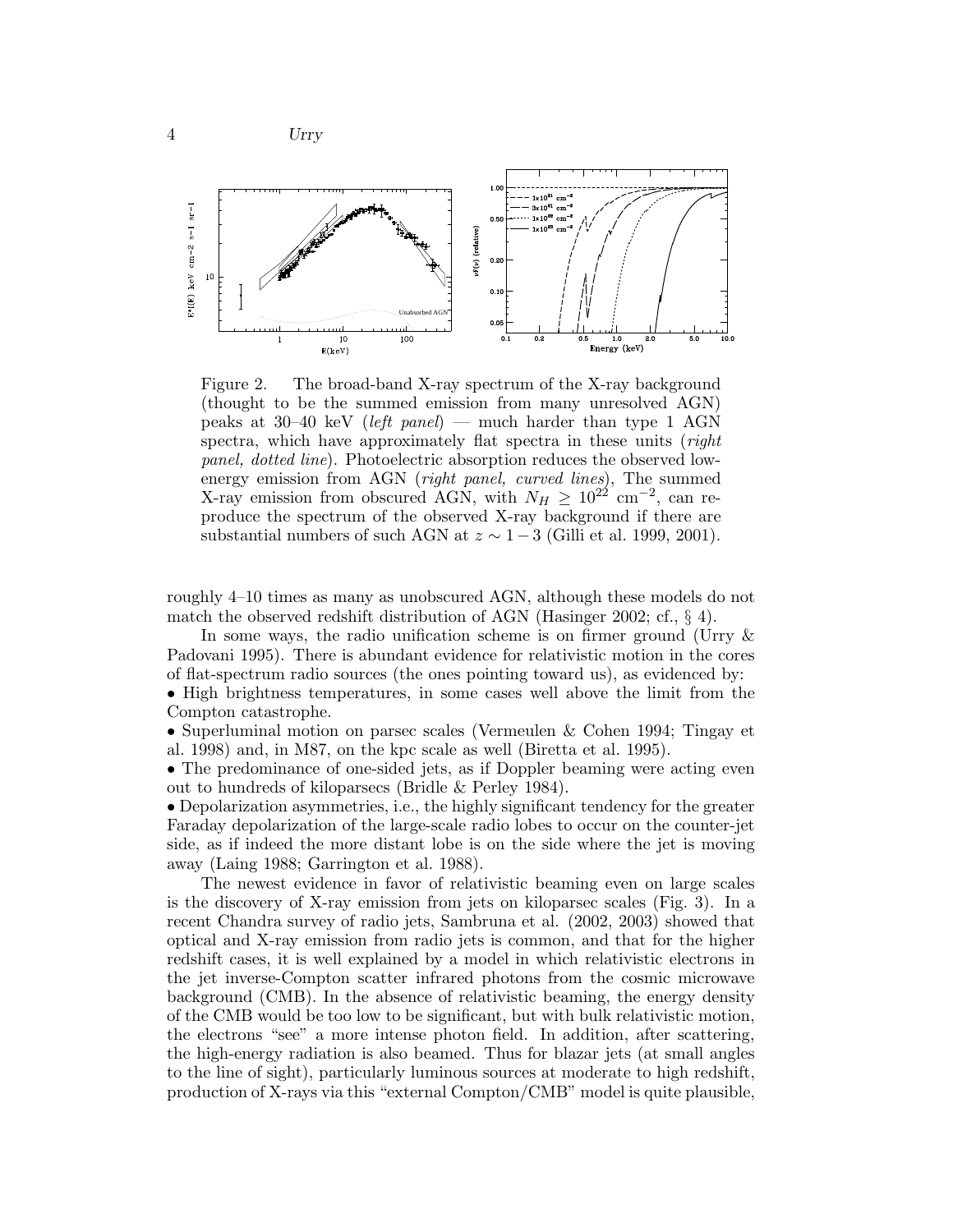

Figure 3. Example of a newly discovered kiloparsec-scale X-ray jet (*gray scale*), with radio contours superimposed, from Sambruna et al. (2003). The X-rays follow closely the knots seen in the radio image, and a hot spot in the jet-side radio lobe is also detected in X-rays. The likely explanation for the X-ray emission is inverse Compton scattering of cosmic microwave background photons by the same relativistic electrons in the jet that emit synchrotron radiation in the radio.

provided the bulk relativistic motion persists on large scales (tens to hundreds of kiloparsecs). The optical radiation in these cases is usually interpreted at the high-frequency extension of the synchrotron spectrum.

Some of the jets discovered by Sambruna et al. are quite long ( $\sim 100$  kpc), meaning de-projected lengths ten times larger for typical beaming parameters and orientation angles. The kinetic power in such jets is considerable.

## 3. Does AGN Unification Fit the Number Densities?

Because the Doppler beaming pattern is well known in the simplest uni-directional models, it is possible to calculate the effect of beaming on the luminosity function (Urry & Shafer 1984; Padovani & Urry 1991). The effect is to distribute objects of the same intrinsic luminosity across a wide range of observed luminosities, flattening the slope of the luminosity function. The effect is greatest at low luminosities, where the numbers of objects are large, and then steepens to parallel the intrinsic luminosity function (at much higher observed luminosity).

Assuming the simplest plausible picture — that each radio-loud AGN has a relativistic jet characterized by a single Doppler factor (one direction, one velocity), that each has a fixed fraction of total luminosity in intrinsic jet luminosity, and with a plausible distribution of Lorentz factors among jets — it is straightforward to calculate the luminosity function that would be observed. In particular, we assume radio galaxies are roughly in the plane of the sky and thus not strongly affected by beaming, so that their luminosity function is essentially the parent luminosity function (with a small, calculable correction for overall normalization). We then divide radio-loud AGN into steep-spectrum and flat-spectrum quasars, and predict the expected luminosity functions for each class, subject to known constraints on the ratio of core to extended radio flux (Padovani & Urry 1992). Mean Lorentz factors  $\gamma \sim 10$ , compatible with the observed superluminal velocities, fit the number densities very well (see Fig. 4).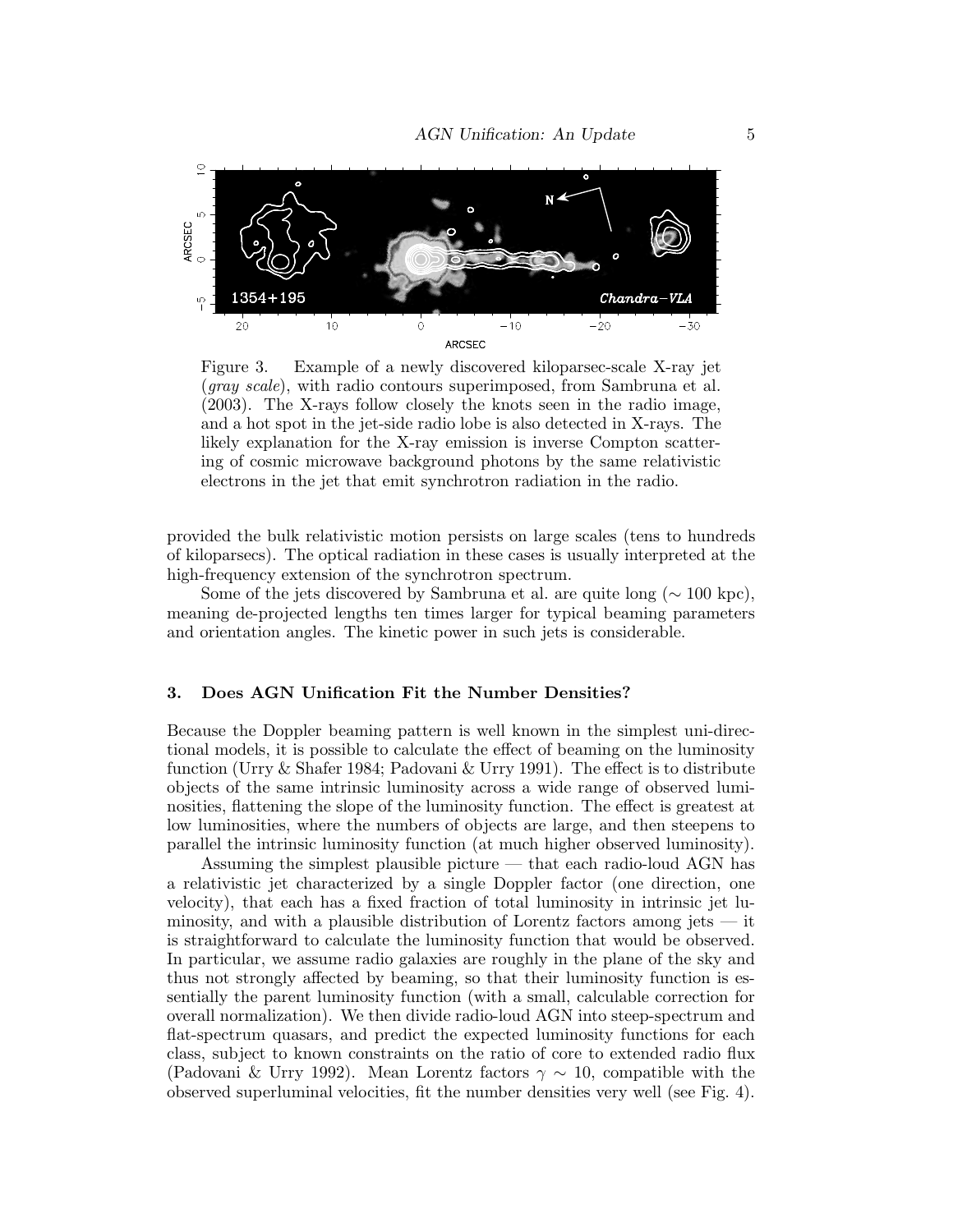



Figure 4. Local differential radio luminosity functions for flat spectrum radio quasars (*filled circles*), steep spectrum radio quasars (*open triangles*), and FR II galaxies (*open squares*). The luminosity functions of FSRQ and SSRQ agree well with the predictions of a beaming model calculated for an average bulk Lorentz factor  $\sim$  10; the range of angles to the line of sight is then ∼ 0 − 14◦ for FSRQ (*solid line*) and 14-38◦ for SSRQ (*dot-dashed line*; Urry & Padovani 1992). The similar slopes of the FR II and SSRQ luminosity functions, and the much flatter slope of the FSRQ luminosity function, are explained very well by beaming.

## 4. Obscured AGN at Redshift  $>1$

Tests of optical obscuration unification are imminent now that surveys sensitive to obscured AGN are being carried out. The common method for finding quasars — UV excess surveys — is obviously a poor way to find UV-deficient AGN. Even the Sloan Digital Sky Survey (which can use unbiased color selection or spectroscopic selection) will mis-classify some obscured AGN as galaxies, since their optical nuclei will be completely obscured. (Surveys for narrow emission line objects are an exception, and have turned up some interesting results in the local universe; see Hao & Strauss 2004, this volume.) In hard X-rays, however, AGN are the dominant population, and the infrared should also be strong because of re-radiation of absorbed UV/soft X-radiation by the heated dust. Hence the issue of obscured AGN at moderate to high redshift is an ideal problem for the *HST* Treasury and *SIRTF* Legacy projects.

Enter GOODS, the Great Observatories Origins Deep Survey, which was awarded roughly 800 hours of *SIRTF* observing time and 412 orbits of *HST* time. Because of the area and sensitivity of the Advanced Camera for Surveys, GOODS achieves nearly the depth of the Hubble Deep Field (Williams et al. 1996) but with roughly 100 times the area. The GOODS project targets the two deepest *Chandra* fields, largely on the basis of the AGN investigation. The *HST* data are now completed and mosaics are being made public; *SIRTF* was launched in August 2003; GOODS *SIRTF* observations begin early in 2004.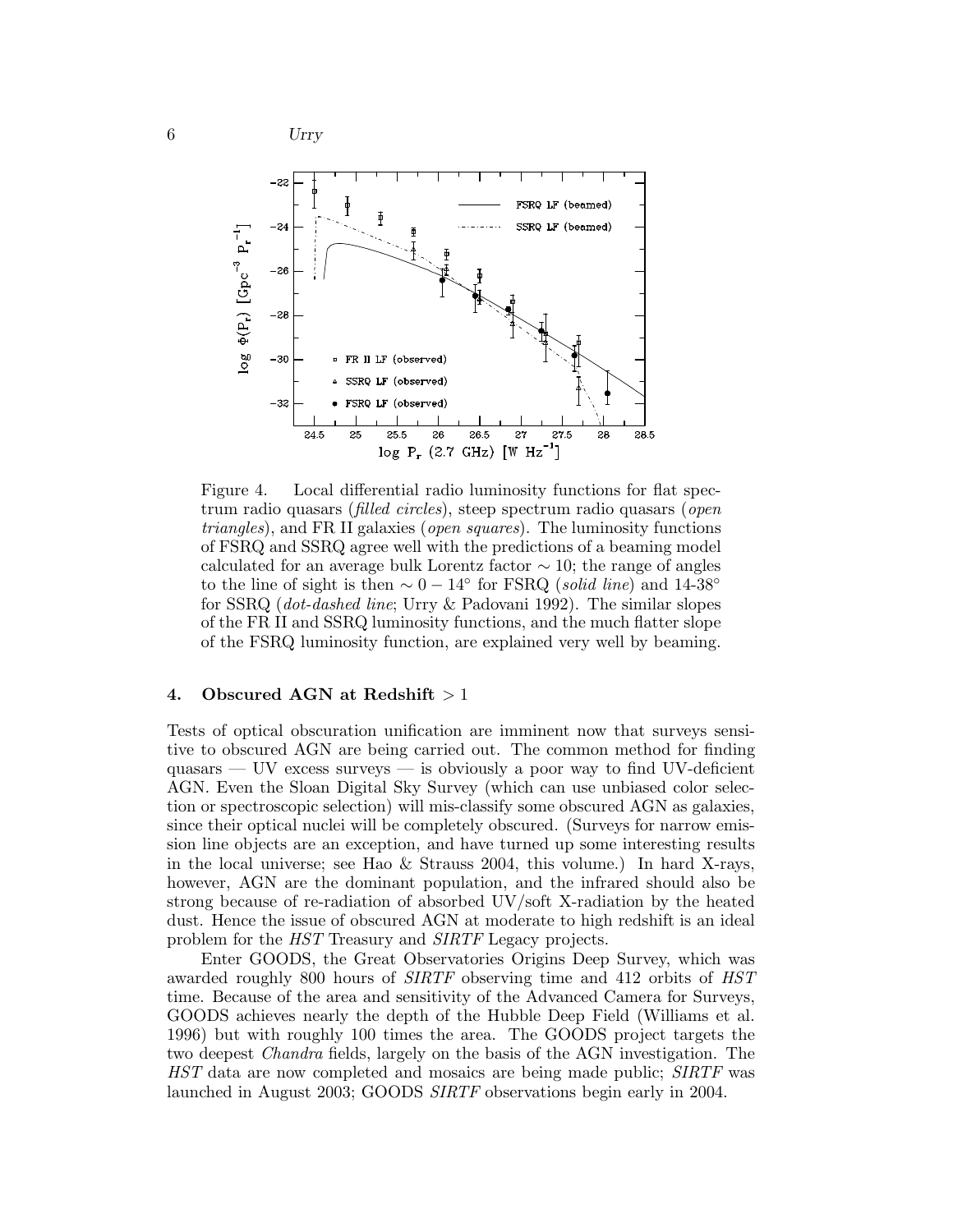

Figure 5. Distribution of observed z-band magnitudes for GOODS X-ray sources (*heavy solid lines*), compared to the summed distribution (*light solid lines*) of Type 1 (*dashed lines*) and Type 2 (*dotted lines*) AGN calculated from a hard X-ray luminosity function (Ueda et al. 2003). This LF fails to account for the faintest sources  $(z > 23)$  because of the magnitude cut implicit in spectroscopic samples. A simple unification model with many obscured AGN at all redshifts agrees well with the observed distribution (Treister et al. 2003).

Early GOODS AGN papers include a discussion of z-band dropouts, which might be highly obscured and/or high-redshift AGN (Koekemoer et al. 2003), and an estimate of the space density of high-redshift AGN (Cristiani et al. 2003), essentially confirming earlier work on the Chandra Deep Field North (Barger et al. 2001). Our group has looked at the z-band magnitude distribution of X-ray sources (Fig. 5), which shows two peaks, brighter and fainter than  $z \sim 23$  mag. Obscured AGN can account for the faint peak providing one recognizes that they are preferentially excluded from spectroscopic samples, and thus that observed redshift distributions omit most of these (Treister et al. 2003).

With its unique combination of ultra-deep X-ray (*Chandra*) and infrared (*SIRTF*) imaging, GOODS is ideal for finding obscured AGN, and the deep multicolor *HST* imaging allows to separate the host galaxy and nucleus. However, the GOODS area is small, and thus the volume too small to find typical luminous AGN,  $L_X > 10^{45}$  erg/s. To study luminous obscured AGN, larger survey areas are needed. This is one of the motivations for MUSYC, the MUltiwavelength Survey of Yale and Calan, a deep optical and infrared survey covering one square degree in four southern and equatorial fields. *Chandra*, *XMM*, and *SIRTF* imaging is or will be available for at least two of the four fields. The X-rays can be used to pinpoint likely AGN, and the infrared can be used to discriminate starbursts from AGN and to find partially obscured nuclei. The COSMOS 2-degree survey, with its X-ray, infrared, and optical coverage, will also find obscured AGN and enable detailed study of their host galaxies as a function of AGN luminosity and local galaxy density. The SWIRE and MIPS GTO surveys with *SIRTF*, and the GEMS survey with *HST*, will also provide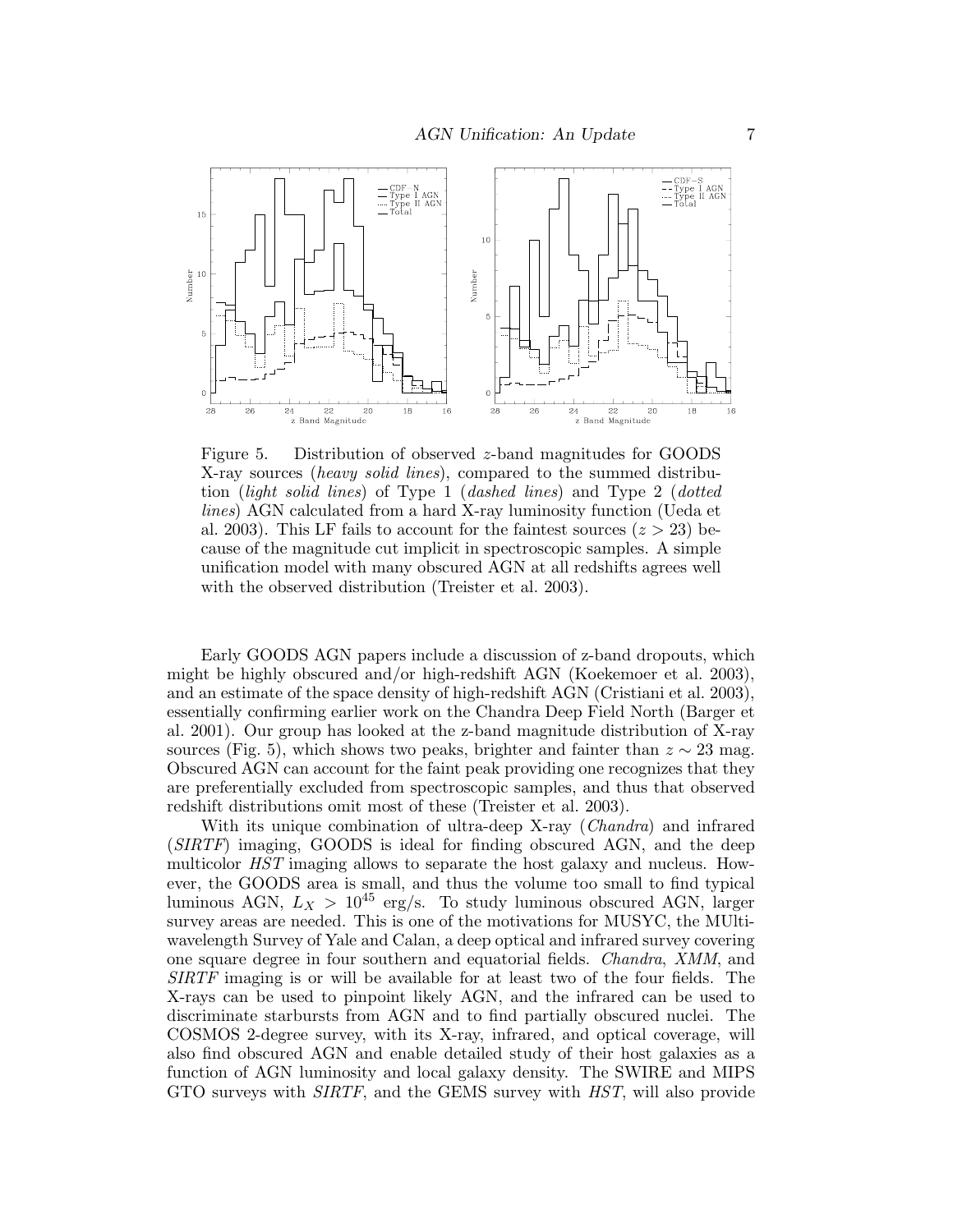important complementary coverage at different flux levels in the number counts, and thus should provide strong constraints on the cosmic evolution of the obscuration in AGN. Obviously SDSS is already making important contributions (Zakamska et al. 2003), as is the 2dF survey. Purely optical surveys, of course, will always be biased against obscured AGN.

These deep, large-area multiwavelength surveys address several questions: • **AGN** geometry. What is the distribution and scale of the obscuring dust? Long time scale monitoring of infrared emission (reverberation mapping of the dust) suggests the physical scales are light-months (Clavel et al. 1989), and ISO observations offer some constraints on the aspect ratio (Clavel et al. 2000).

• Dependence of geometry on redshift or luminosity. There have been many suggestions that more luminous AGN have less obscuration, starting with Lawrence (1987), in part because no luminous obscured AGN had been found at high redshift. Yet some of these arguments are based on surveys that would not have found obscured AGN in any case, given their blue bias.

• Demographics of black holes. How many AGN are there at the "quasar" epoch"? AGNs are markers of black holes of substantial mass, and certainly of the peak accretion period. Possibly the period of maximum AGN activity represents the simultaneous growth of the black hole and the formation of the galaxy (Kormendy & Gebhardt 2001).

One critical issue is estimating bolometric luminosities of AGN when we know their emission is highly anisotropic. The observed spectral energy distributions (SEDs) of neither type 1 nor type 2 AGN are bolometric, at least if the unification paradigm is even approximately correct. Instead, far-infrared and hard X-ray emission are approximately isotropic (and thus a faithful representation of the intrinsic emission) but the type 1s are over-luminous in the UV through soft X-ray, and type 2s are underluminous, compared to the angleaveraged emission. Given this, properly matching samples of type 1 and type 2 AGN (to test unification, for example) is not as straightforward as many authors have assumed. A hard X-ray-selected sample of AGN would avoid much bias, but to date we do not yet have large areas done very deep with a high fraction of source identifications. With Chandra, larger area surveys are now starting to be done, with perhaps the most obvious being the extended CDF-S area (GEMS).

#### 5. Host Galaxies and Black Hole Properties

The ultimate aim in AGN studies is to understand the intrinsic physical parameters of AGN, starting with mass, accretion rate, and black hole spin — quantities that may be obscured (pardon the pun) by orientation effects. Here we discuss AGN host galaxies and review the current knowledge of black hole masses in AGN, and how they relate (or do not relate) to observed AGN properties.

AGN host galaxies appear, in every way we can easily measure, to be like normal galaxies. For example, the Kormendy relation — a projection of the fundamental plane onto the two morphological parameters,  $r_e$  (half-light radius) and  $\mu_e$  (surface brightness at the half-light radius) — is the same for AGN as it is for normal galaxies (Fig. 6; Urry et al. 2000, O'Dowd et al. 2002, Taylor et al. 1996, Dunlop et al. 2003). Despite some claims to the contrary, it has been obvious for a while that AGN luminosity is largely de-coupled from host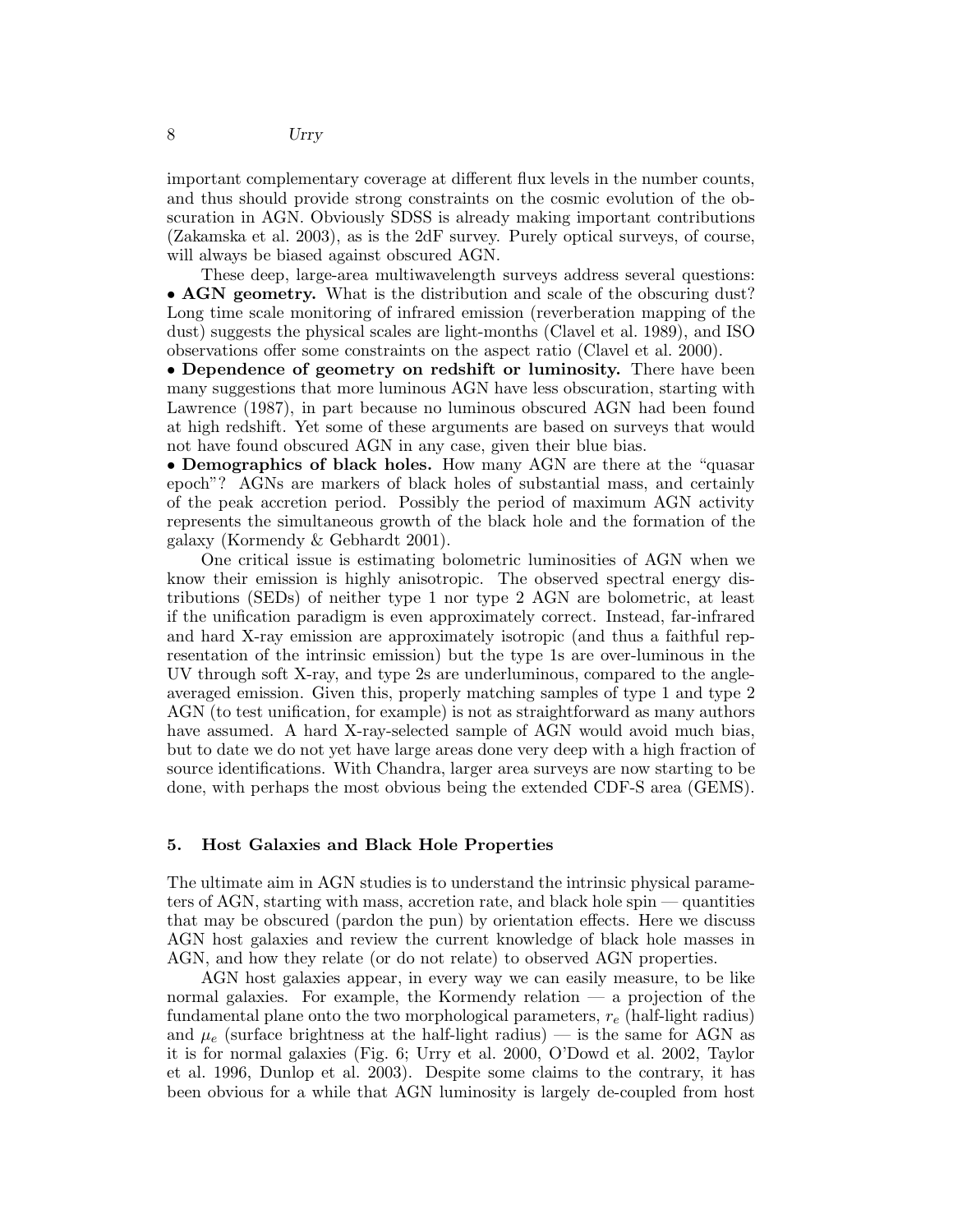

Figure 6. *Left:* Surface brightness versus effective radius for the host galaxies of radio-loud AGN (*symbols*) is well fit by Kormendy relation for normal elliptical galaxies (*dashed line*; Hamabe & Kormendy 1987), suggesting the AGN hosts are dynamically similar to normal elliptical galaxies. *Right:* Host galaxy magnitudes are similar for radio-loud AGN spanning nearly 5 orders of magnitude in luminosity. (Figures from O'Dowd et al. 2002.)

galaxy properties. Over a range of 5 orders of magnitude in nuclear luminosity, the host galaxies of radio-loud AGN (quasars and BL Lacs) cluster within one magnitude of the average value. There is no believable correlation between host galaxy luminosity and AGN luminosity (O'Dowd et al. 2002).

Inspired by this result, we investigated the relation of black hole mass to observable properties like AGN luminosity. There were claims in the literature that these were correlated, but these claims were either wildly optimistic or resulted from the use of the AGN luminosity to derive the black hole mass (thus the tautology that AGN luminosity is correlated with itself). Instead, when we collected several hundred black hole mass estimates, we found that there is essentially no correlation with AGN luminosity (Woo & Urry 2002a; Fig. 7). There is a rough trend such that the Eddington limit provides an approximate upper limit to the AGN luminosity, but apart from that, AGN appear at all masses and luminosities. At a minimum, this means that there is a wide range of Eddington ratios in AGN. The Eddington ratio does not correlate with mass or luminosity either. Such limits as are seen in the plots (Woo & Urry 2002a) are selection effects, either from the survey flux limit or from the steepness of the luminosity function (high luminosities and/or high black hole masses are rare) or from the likely mis-identification of AGN as normal galaxies (when the nucleus reaches low enough luminosity relative to the host galaxy). Selection effects are particularly nasty; almost all the structure seen in the mass versus luminosity plots for AGN derive from the original flux limits and/or volume limits (see Woo & Urry 2002a for details).

We also investigated whether radio power could be related to black hole mass (Woo & Urry 2002b), as has been suggested by a number of authors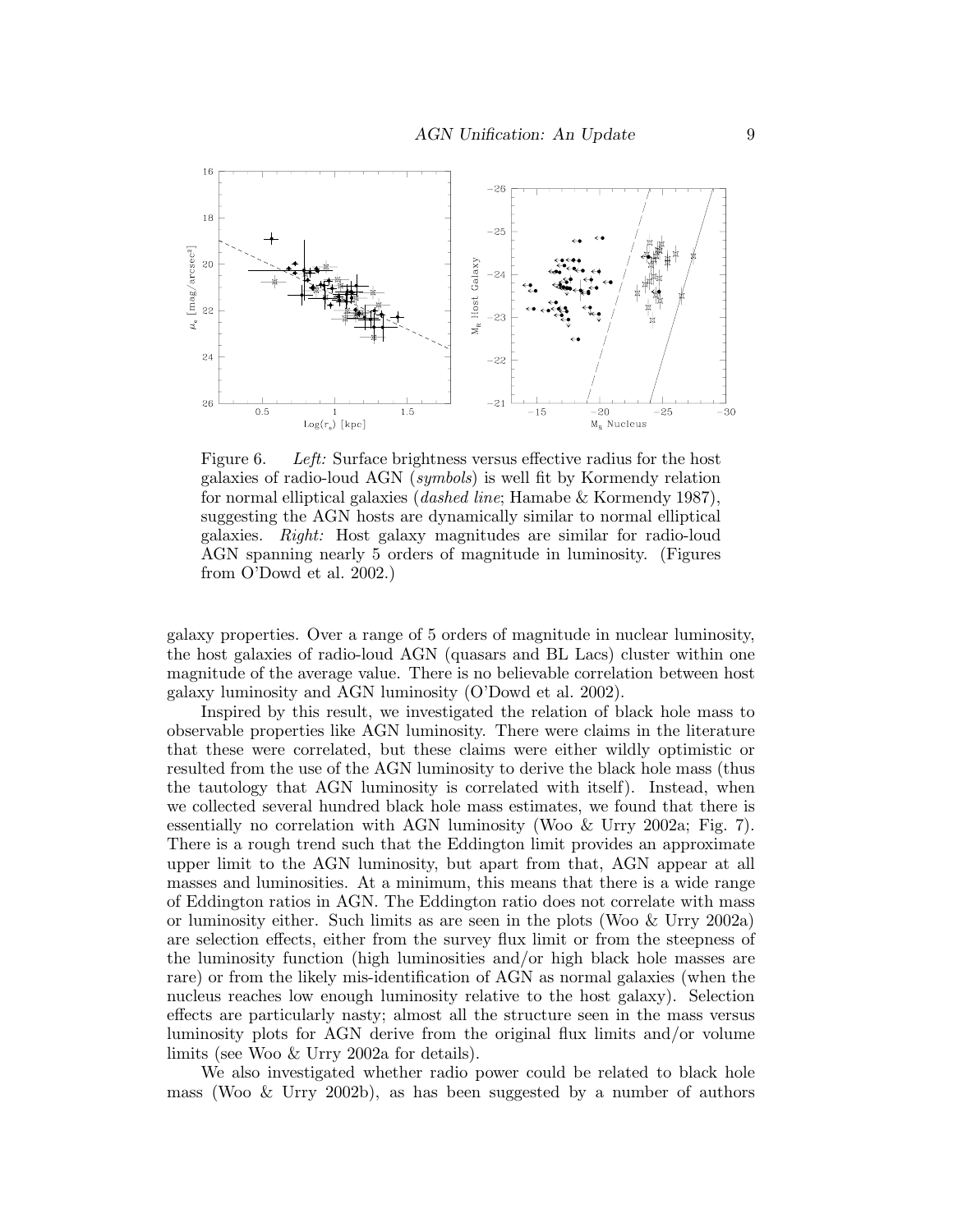![](_page_9_Figure_0.jpeg)

![](_page_9_Figure_1.jpeg)

Figure 7. *Left:* Bolometric luminosity versus black hole mass for 234 AGN (Woo & Urry 2002a). For a given black hole mass, there is a large range of bolometric luminosities, spanning three or more orders of magnitude. The Eddington limit defines an approximate upper limit to the luminosity, but the absence of objects from the lower right of the diagram (low luminosity, high mass AGN) is a selection effect. Symbols are *open circles:* radio-loud quasars; *filled squares:* radioquiet quasars; *filled triangles:* Seyfert 1; *filled pentagons:* Seyfert 2. *Right:* Radio loudness versus black hole mass for 452 AGN shows no correlation between radio loudness and black hole mass (Woo & Urry 2002b). In particular, at high mass  $(M > 10^9 M)$  there are similar distributions of black hole mass for radio-loud  $(R > 10)$  and radioquiet AGN. Symbols are *squares:* PG quasars, all at z < 0.5; *circles:* AGN at  $0 < z < 1$ ; *triangles:* high-redshift quasars  $(2 < z < 2.5)$  from McIntosh et al. (1999); *stars:* LBQS quasars,  $0.5 < z < 1$ ; *arrows:* upper limits for LBQS quasars,  $0.5 < z < 1$ .

(Franceschini, Vercellone, & Fabian 1998; McLure et al. 1999; Lacy et al. 2001; Nagar et al. 2002; Jarvis & McLure 2002). However, there are radio-loud AGN with low black hole masses (Ho 2002; Oshlack, Webster, & Whiting 2001), and we found radio-quiet AGN with very high black hole masses, in the range  $10^9-10^{10}M_{\odot}$ . Thus there appears to be no requirement for radio-loud objects to have high black hole masses, nor does high black hole mass imply radio loudness.

So, contrary to some previously published claims:

• There is no correlation of AGN luminosity or Eddington ratio with black hole mass, apart from an upper envelope around  $L/L_{Edd} \sim 10 - 100$ .

• There is no correlation of Eddington ratio with AGN luminosity. It is often asserted that the most luminous AGN (quasars) have high Eddington ratios while low-luminosity AGN have low Eddington ratios. There is a gross trend in this direction, but in our samples it can be ascribed entirely to selection effects (cf., Merloni et al. 2004, this volume).

• There is no relation between radio loudness and black hole mass.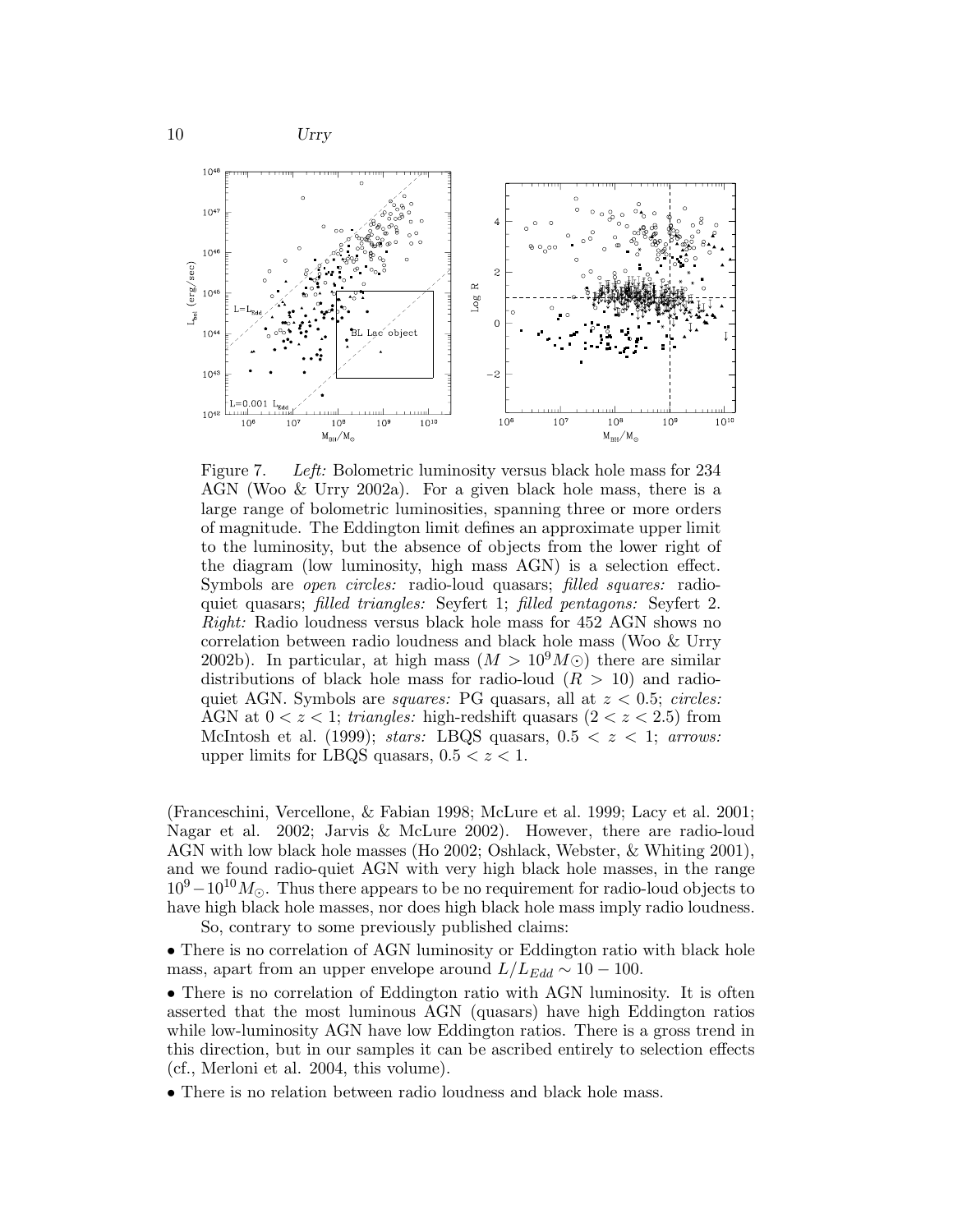#### 6. Summary

Decades of research have documented the inherently anisotropic nature of AGN, and thus unification must be the case to at least some extent. It remains to be seen how much intrinsic variation there is in the fundamental AGN properties (black hole mass, accretion rate, and black hole spin) and in AGN structure. It is likely that obscuration and/or AGN structure evolves, and that unification locally is different in detail from unification at the quasar epoch.

Radio unification and the effects of relativistic beaming are well understood and seem to explain well the family of radio-loud AGN. Lorentz factors of order 10 explain well the numbers of steep-spectrum and flat-spectrum radio-loud quasars relative to radio galaxies, and also fit with the observed superluminal velocities and the core dominance parameters.

The number of obscured AGN is unclear. There should be a substantial population of them at  $z \sim 1$ , as suggested from the X-ray background. Deep multiwavelength surveys sensitive to obscured AGN are just now being carried out, and these questions will surely be answered in the next year. These surveys will also shed light on the relation of obscured AGN to starbursts and ultra-luminous IR galaxies, which Sanders et al. (1988) long ago suggested were shrouded quasars in formation. The links found since then between the host galaxies and the active nucleus lend support to this suggestion, and direct observation of the link is within reach.

Finally, black hole mass is not an important parameter as far as defining the appearance of an AGN. It is essentially uncorrelated with AGN luminosity, contrary to popular myth. Nor is it correlated with radio power — whatever the jet formation mechanism, it is not strongly dependent on black hole mass. The distribution of jet power is one of the remaining great unknowns. Studies of blazar jets and blazar demographics will answer this question.

We are now poised to take unification to the next level, and to have a Grand Unification of AGN with galaxies. Within the next few years, we should be able to determine whether AGN are indeed a common phase in galaxy evolution, and to probe the co-evolution of galaxies and black holes.

Acknowledgments. The work of my graduate students figures prominently in this paper, particular Matthew O'Dowd (U. Melbourne), and my Yale students, Jong-Hak Woo, Ezequiel Treister, Brooke Simmons, and Jeff Van Duyne. I also thank my postdoc, Eleni Chatzichristou, who has worked hard on the GOODS project, as well as the entire GOODS team, particularly the AGN subgroup, and I thank my blazar collaborators. This work was made possible by support from grants HST-GO-09425.13-A and NAG5-12873.

## References

Antonucci, R. R. J., & Miller, J. S. 1985, ApJ, 297, 621 Barger, A. J., et al. 2001, AJ, 122, 2177 Biretta, J. A., Zhou, F., & Owen, F. N. 1995, ApJ, 447, 582 Bridle, A. H., & Perley, R. A. 1984, ARA&A, 22, 319 Clavel, J., Wamsteker, W., & Glass, I. S. 1989, ApJ, 337, 236 Clavel, J., et al. 2000, A&A, 357, 839